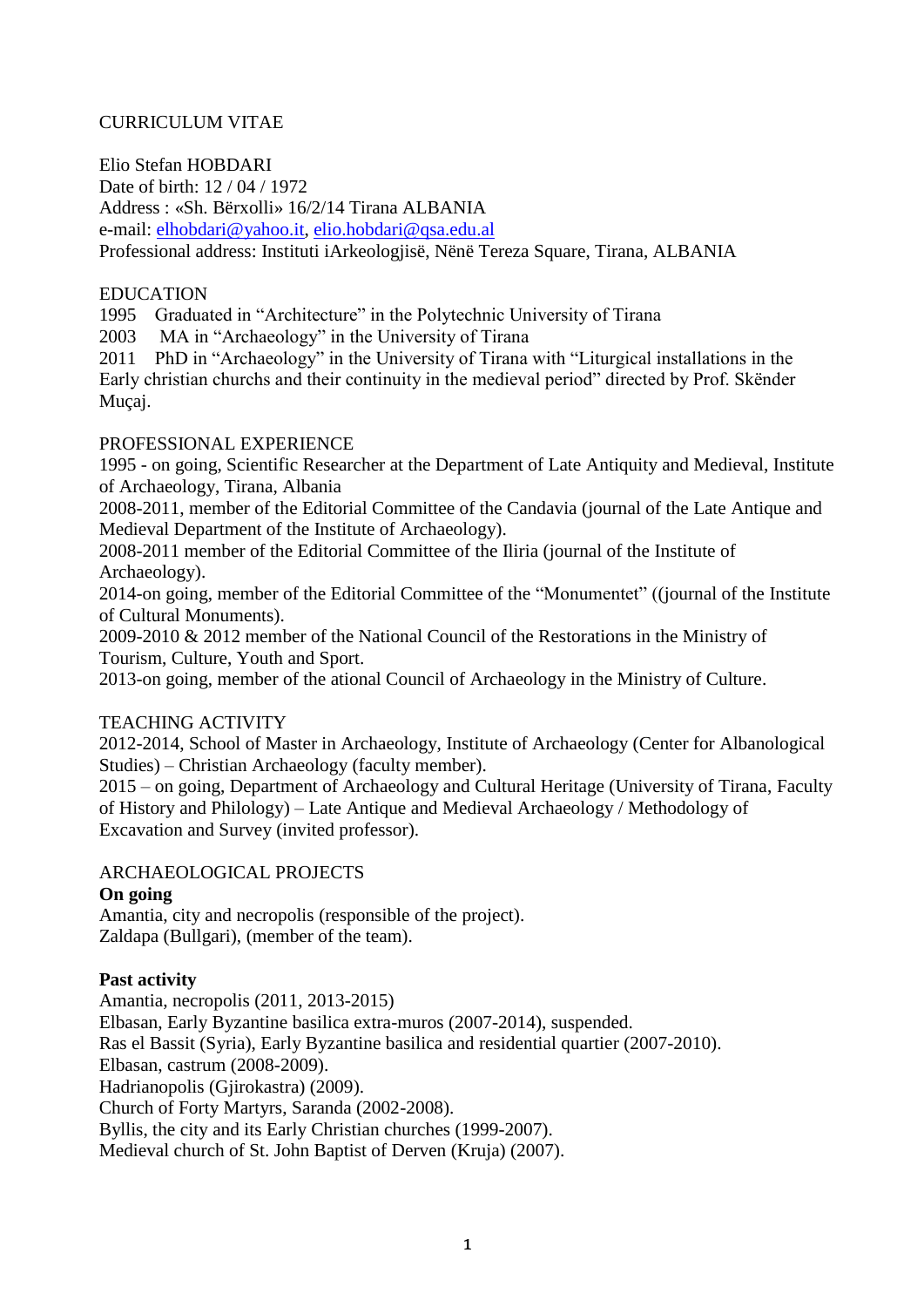Church of Our Lady, Upper Peshkëpi Gjirokastra (liturgical installations and their sculpture) (2006). Monastery of Saint Nicholas, Mesopotam, Saranda (2006). Monastery of Saint Mary, Apollonia (2004-2005). Post Byzantine churches of Saint Peter and Saint Elias, Voskopoja (Korça), (2004-2006). Survey in the Tirana district (2004-2006). Antigonea (Gjirokastra) (2005, 2008) Archaic Temple of Apollonia (2004-2005). Medieval Church of Nivicë-Bubar, (Sarandë) (2004-2005). Medieval Church of Saint-John, (Sarandë) (2001-2003, 2005). Melan – Hadrianopolis, (Gjirokastër) (2004) Butrint, paleobyzantine area (1995-1998, 2001, 2009). Butrint, excavations in the acropolis (1995-1996, 1999-2000).

RESTORATION AND CONSERVATION WORKS

2008 - Basilica of Saint John (Saranda district) - Elbasan, Early Byzantine basilica extra-muros 2007 - Church of Nivicë-Bubar (Saranda district)

2005-206- Byllis

PUBLICATIONS

**E. Hobdari**, J. Buzo, « Raport i punës arkeologjike në Amantia (2013-2014) », *Iliria* XXXVIII (2014), Tiranë 2015, pp. 293-320.

**E. Hobdari**, « Bazilika paleokristiane jashtë mureve të Scampis (Elbasan) », 2014, *Iliria* XXXVIII (2014), Tiranë 2015, pp. 327-354.

G. Hoxha, **E. Hobdari**, « Bazilika paleokristiane në fshatin Mërqi të Lezhës, 2014 », *Iliria* XXXVIII (2014), Tiranë 2015, pp. 335-341.

**E. Hobdari**, Y. Cerova, « Porta lindore e castrum-it Scampis (Elbasan). Gërmimi i kullës 11 » [The eastern gate of castrum Scampis (Elbasan). Excavation of tower 11], *Monumentet* 51, 2015.

**E. Hobdari**, Y. Cerova, « Bazilika paleokristiane jashtë mureve të Scampis (Elbasan) - 2012 », *Iliria* XXXVII (2013), Tiranë 2015, pp. 409-426.

**E. Hobdari**, Y. Cerova, « Bazilika paleokristiane extra-muros në Scampis (Elbasan), gërmime 2010 », *Iliria* XXXVI (2012), Tiranë 2013, pp. 451-456.

**E. Hobdari**, Y. Cerova, « Scampis dans l'antiquité tardive : La ville intra et extra-muros », in *Proceedings of the International Congress of Albanian Archaeological Studies (65th Anniversary of Albanian Archaeology)*, 21-22 November 2013, Tirana 2014, pp. 501-510.

J. Buzo, **E. Hobdari**, « The monumental necropolis of Amantia », *Candavia* 4, 2011.

**E. Hobdari**, « Karakteristika të skulpturës paleokristiane në Shqipëri » [La sculpture paléochrétienne en Albanie], *Iliria* XXXV, Tiranë 2012, pp. 341-362.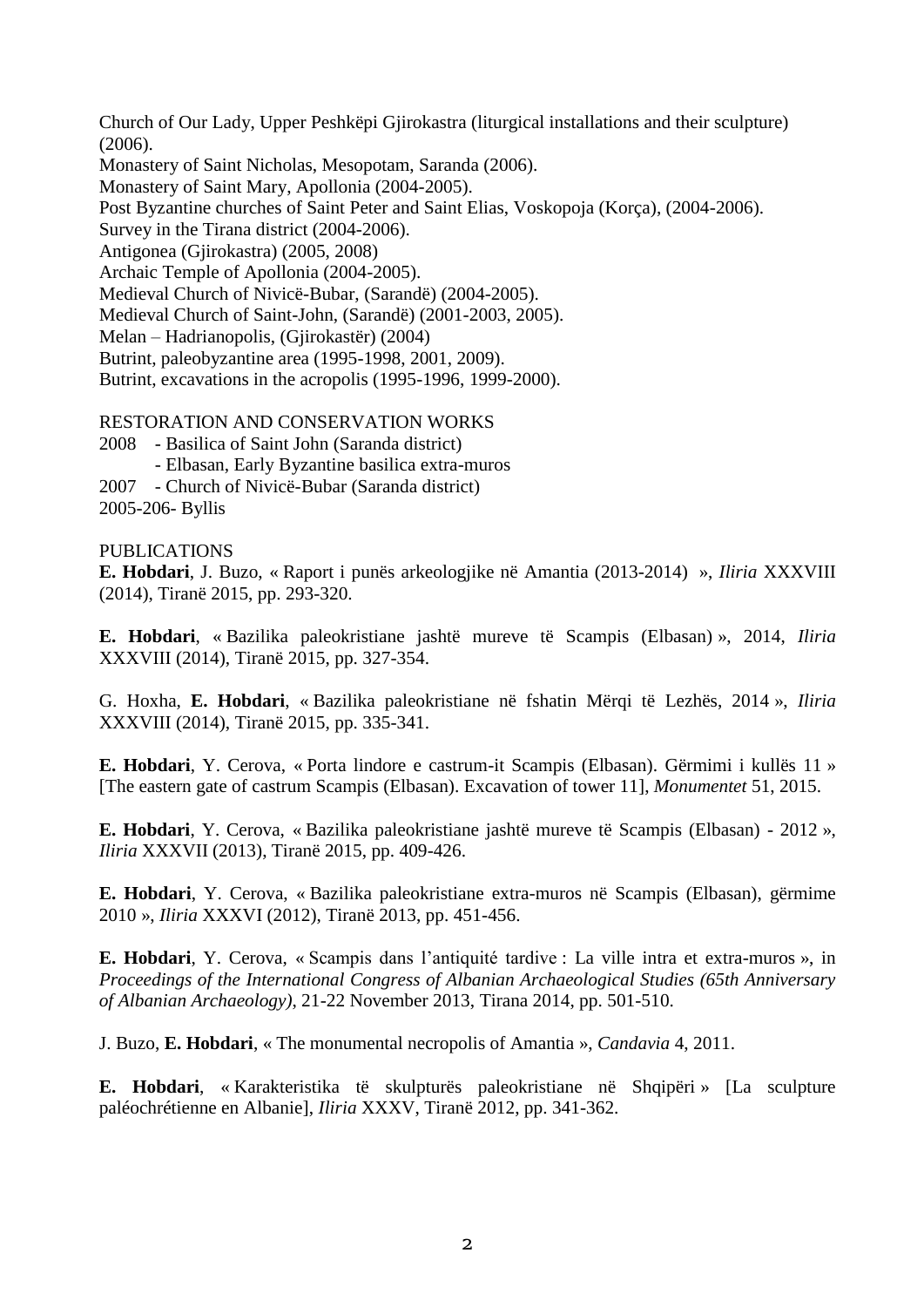**E. Hobdari**, « Skulptura dhe instalimet në kishën e Shën Mërisë në Peshkëpi të Sipërme (Gjirokastër) » [La sculpture et les installations liturgiques de l'église Sainte-Marie à Peshkëpi e Sipërme (Gjirokastër)], *Iliria* XXXIV, Tiranë 2011, pp. 331-363.

Y. Cerova, **E. Hobdari**, A. Islami, « Bazilika paleokristiane *extra-muros* në *Scampis* (Elbasan); rezultatet e gërmimeve 2007-2009 » [La basilique paléochrétienne exta-muros de Scampis (Elbasan); fouilles 2007-2009], *Candavia* 3, Tiranë 2011, pp. 105-134.

**E. Hobdari**, « Ambonët e kishave të Shqipërisë » [Ambos of Albania], *Iliria* XXXIII (2007- 2008), Tiranë 2009, pp. 325-350.

**E. Hobdari**, M. Podini, « Edilizia ecclesiastica e reimpiego nelle chiese di V-VI e XI-XII secolo nel territorio di *Phoinike* e Butrinto », *OCNUS (Quaderni della scuola di specializzazione in Beni Archeologici)* 16 (2008), pp. 147-172.

P. Chevalier, N. Beaudry, A. Berthon, M. Bonifay, Y. Cerova, D. Foy, **E. Hobdari**, A. Islami, T. Koželj, S. Muçaj, E. Nallbani, M. Savard et M. Wurch-Koželj, « Byllis », *Bulletin de correspondance hellénique* (*BCH*) 131.2 (2007).

A. Islami, **E. Hobdari**, « Konservimet dhe restaurimet në bazilikat paleokristiane të Bylisit », [Conservations and Restaurations of the Early christian basilicas of Byllis], *Monumentet* 2007, pp. 183-191.

P. Chevalier, N. Beaudry, M. Bonifay, Y. Cerova, O. Delouis, D. Foy, **E. Hobdari**, A. Islami, T. Koželj, S. Muçaj, E. Nallbani, M. Savard et M. Wurch-Koželj, « Byllis », *Bulletin de correspondance hellénique* 130.2 (2006), pp. 834-869.

**E. Hobdari**, « Les main-courantes dans les basiliques paléochrétiennes d'Albanie », *Candavia* 2 (2005), pp. 131-136.

S. Muçaj, **E. Hobdari**, « Melan, resultats des fouilles», *Candavia* 2 (2005), pp. 29-92.

S. Muçaj, **E. Hobdari**, I. Vitaliotis, « L'église médiévale de Peshkëpi (Nivica), Sarandë », *Candavia* 2 (2005), pp. 273-310.

G. Hoxha, *E. Hobdari*, « Rapport préliminaire sur les fouilles archéologiques dans l'église Saint-Pierre á Voskopojë », *Patrimoine des Balkans, Voskopojë sans Frontières* 2004 (2005), p. 121- 129.

P. Chevalier, N. Beaudry, S. Büttner, Y. Cerova, O. Delouis, M. Haxhimihali, **E. Hobdari**, A. Islami, T. Koželj, S. Muçaj, E. Nallbani et M. Wurch-Koželj, « Byllis », *BCH* 128-129.2 (2004-2005), p. 1186-1225.

S. Muçaj, **E. Hobdari**, « Le monastère de Sainte –Marie à Ballsh (Glavinica). Campagne de fouilles de 2003 », Candavia 1 (2004), p. 189-210.

S. Muçaj, K. Lako, **E. Hobdari**, I. Vitaliotis, « Résultats des fouilles de la basilique de Saint-Jean à Delvina (2001-2003) », Candavia 1 (2004), p. 93-124.